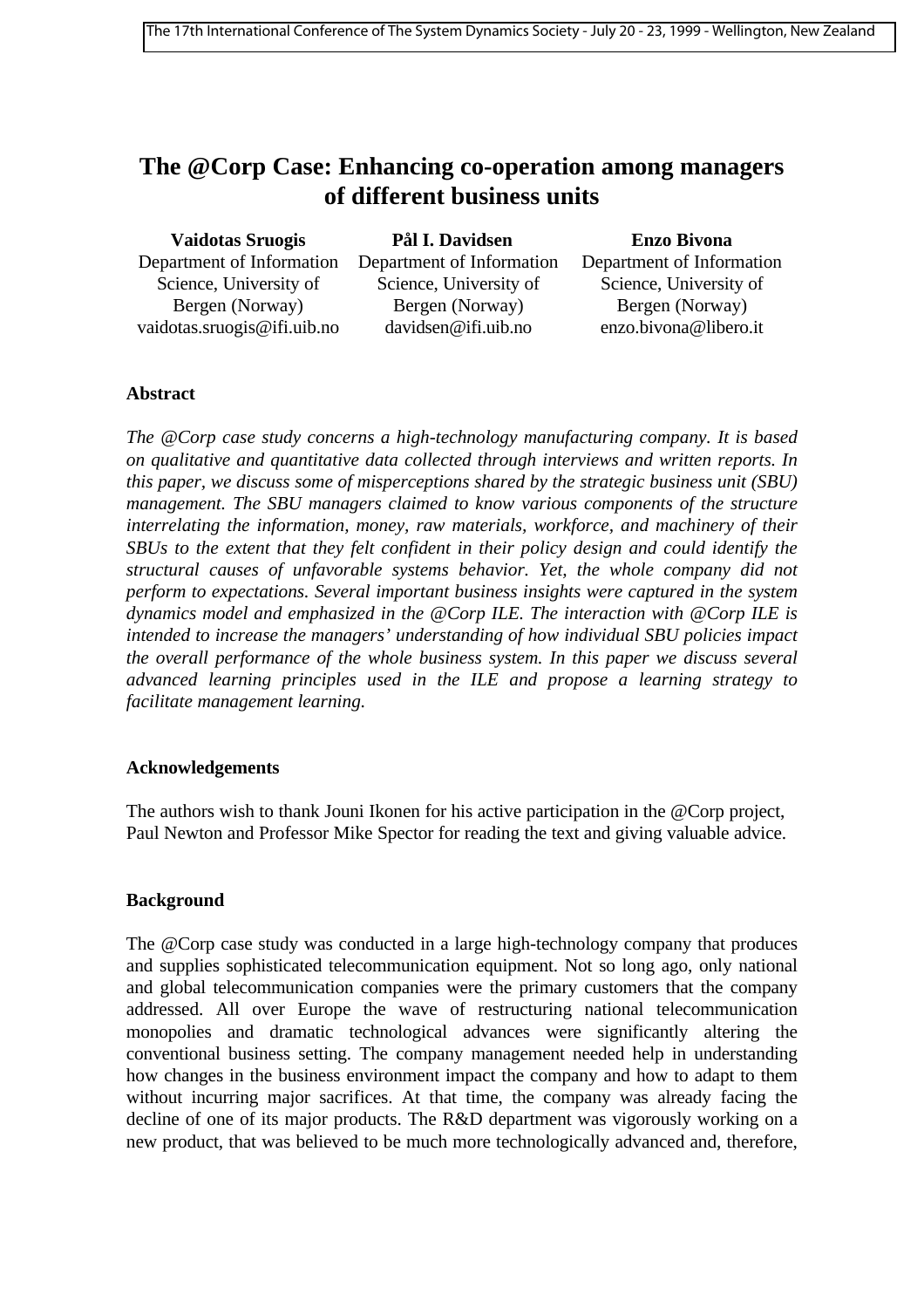much more competitive in the marketplace. The future of the enterprise depended on this new product. We entered the company as a group of consultants from academia during this time of significant industry change.

Our primary goal was to *develop* a system dynamics model that explicitly portrayed production, marketing, sales and financial efforts allocated for the aging company's product; to *validate* the model using the data collected in the company; and, to *adapt* the validated system dynamics model to the new product that was about to be launched.

We managed to develop a functional system dynamics model of the marketing (tenderingbidding), production line, inventories, sales and financial sectors. The model was validated using data and information related to the aging product. The data for validation was acquired from a very broad range of sources including financial reports, internal statistics, interviews with managers at the various levels within the company, guided tours of the production lines and inspections of inventories. Despite our efforts, the last goal – adapting the validated SD model to the new product – was not achieved. The previously mentioned financial difficulties forced the company to undergo a complete restructuring of its core businesses. After the restructuring, the new company board became largely preoccupied with solving immediate financial problems and the continuation of our modeling and consulting efforts lost its relevance to them.

Despite the fact that our project was prematurely terminated, we were inspired to continue our work for the purpose of transferring the experience and insight to management education. Thus the academic @Corp ILE project was developed.

## **Managerial Misperceptions**

In his book *Corporate Planning and Policy Design*, Lyneis (1980) describes several scenarios of corporate underperformance, which result from a breakdown in the translation of corporate objectives into a set of policies and resource allocations designed to achieve those objectives. Furthermore, he distinguishes and emphasizes underperformance resulting from policy design taking place locally and being isolated by functional area, underperformance resulting from policy design being isolated from the goals setting process, and underperformance resulting from policy design being isolated from analysis of the business environment.

There are plenty of similar real-life cases described in the management literature. Lyneis (1980) references Hobbs and Heany (1977), Roberts et al. (1968), Peters (1971) and Richmond (1976) to illustrate very similar examples of underperformance. Most of the time underperformance stems from prevailing managerial misperceptions.

While working with the company, we had an exposure to the practices and procedures that the company used in its day-to-day business operations. We observed some similar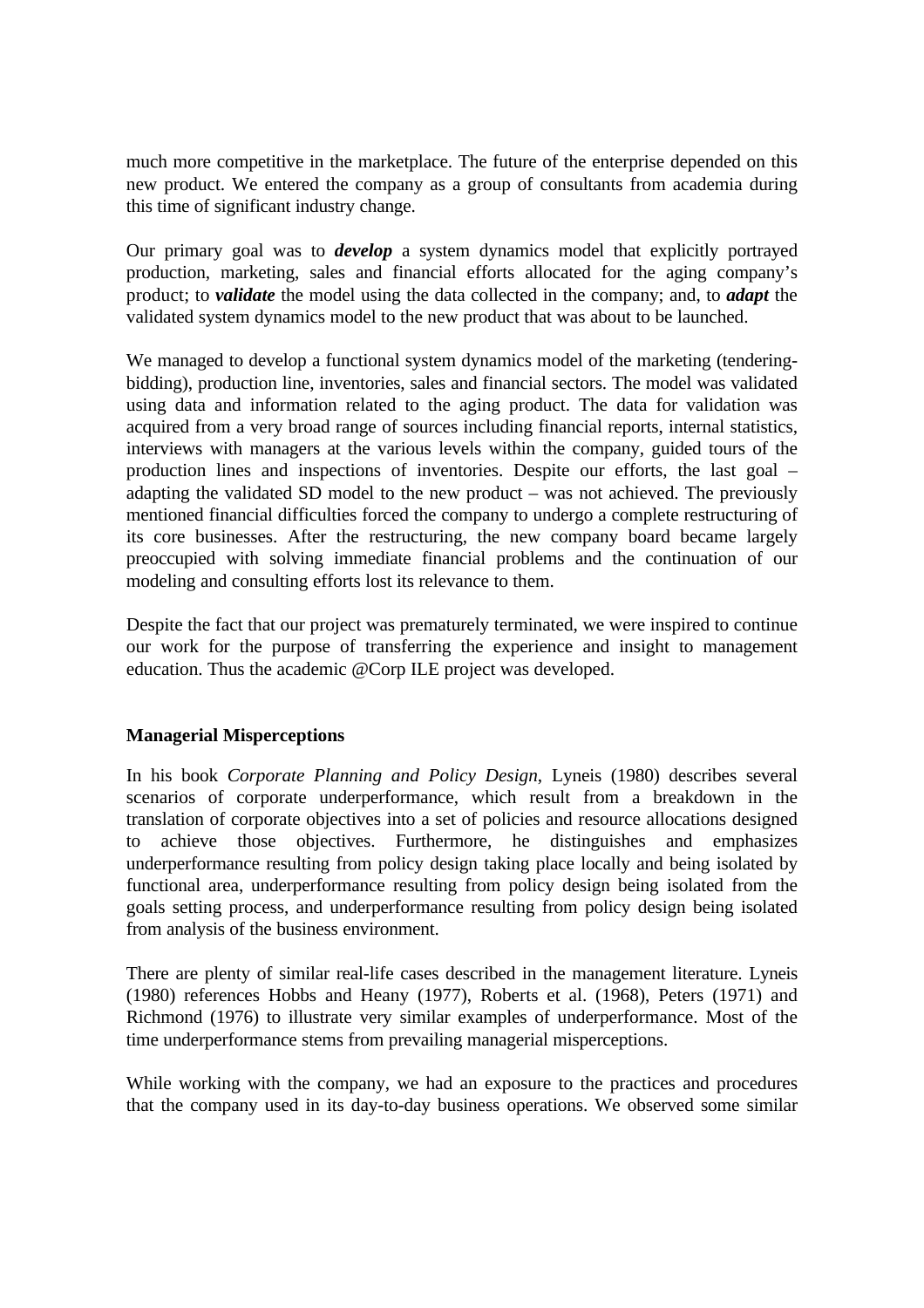patterns of managerial misperceptions that we believed could be attributed to the difficulties into which the company was already on its way.

The management of the strategic business units (SBUs) claimed to know various components of the structure interrelating the flows of information, money, raw materials, workforce, and machinery in the company to the extent that they felt confident in their policy design and felt that they could identify the structural causes of unfavorable system behavior. Yet, the company did not perform to expectations. While in the company, we had the opportunity to observe traces of misperceptions shared by the SBU managers, regarding:

- how the performance of a company is dependent on the performance and tight cooperation between managers of different SBU's;
- how SBU managers who want to gain a better financial performance, by achieving higher liquidity for their business unit, in reality might seriously extend the company's delivery delays and therefore the credibility and market position of the company;
- how shortsighted local goal-seeking behavior might lead the company to failure.

Lyneis (1980) suggests that the underperformance of the companies he described was not exclusively caused by bad management. In most cases management was probably attempting to solve problems using well established managerial practices. Nevertheless, their solutions were either causing or contributing to the problem. Lyneis further hypothesizes that such a breakdown of standard practice results from the nature of corporate systems.

- *1. Corporate behavior is affected by many interactions between parts of the company and the company and the environment.*
- *2. Interactions tend to be more important than the components policy design by functional area is not always effective.*
- *3. Long-term result may differ from short-term results actions taken to correct an immediate problem may make matters worse in the future.*

Often prevailing managerial mental models do not adequately reflect these insights causing poor management. Given the cases described in the literature and our personal experience, we clearly see the importance of helping managers to understand these important ideas. This was our main inspiration and motivation in the development of the @Corp ILE.

## **@Corp ILE**

The resulting interactive learning environment, @Corp ILE, merges a conventional management case study with a simulation model and an associated interactive management game (Graham, A. K. et al., 1992). The @Corp case was partially based on our own field experience and partially on the ideas and cases described in the management literature. The model capturing the "kernel" of the high-tech telecommunication equipment provider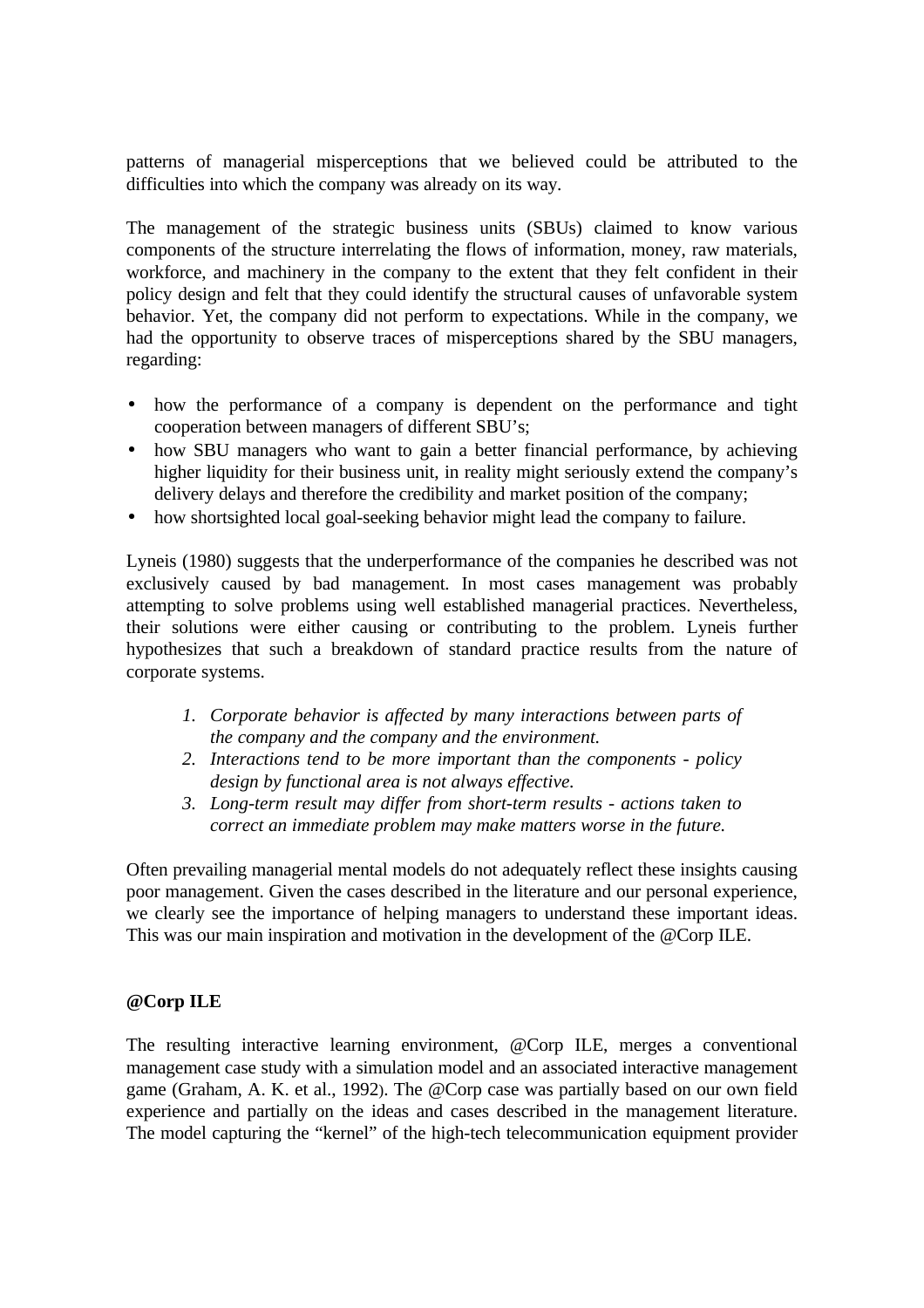was simplified and generalized abandoning irrelevant specificities. Here we were focussing our attention on the described managerial misperceptions.

The @Corp ILE was primarily developed to be used in graduate management education, but we believe that it might also be well suited for use in executive education.

When working on the @Corp ILE, we had two primary goals. We wanted to:

- Help learners develop a sound, holistic understanding of how the structure of the corporate system (interrelating flows of information, money, raw materials, workforce and machinery) drives the corporate behavior (affects overall company performance);
- Foster a constructive debate among learners (who are called SBU managers in the ILE) and teach them the importance of collaborative policy design and the need to explicitly incorporate corporate goals into the corporate strategies, avoiding shortsighted local goal-seeking strategies, which are often doomed to cause company failure.

To pursue these educational goals, the @Corp ILE was designed not as a single educational software, but rather as a complete and integrated educational environment. It consists of the written case study article, a single-user interactive management game that can be accessed and played on the Web, a local area network multi-user game and two supplementary computer applications (@Corp Word Bank and @Corp System Explorer).

**A case study** is presented in the form of an imaginary *Fortune*-style article. It introduces the main aspects of the case to the learner, and it is intended to motivate and prepare learners to interact with @Corp ILE programs.

**@Corp Word Bank** is a web-based glossary of the specific industry and business terminology that the learner might come across when interacting with @Corp management game. Terms are organized with respect to those specific areas of the real company where they are most commonly used. The mind-mapping approach (Buzan, 1996) was used to graphically display the relationships between the terms and functional areas of the company.

**@Corp System Explorer** is another web-based application that contains a graphical representation of the causal structure of the industrial company operating in the telecommunication equipment market. Each structural sector of the company is explained.

**@Corp Simulator** (Web) is an interactive educational management game. It is a singleuser version of the @Corp Simulator and it can be also accessed on the Web. The learner manages a business unit of the @Corp corporation. In this version of the game the company consists of a single strategic business unit. This version of the game, in conjunction with the case study article, as well as the @Corp Word Bank and @Corp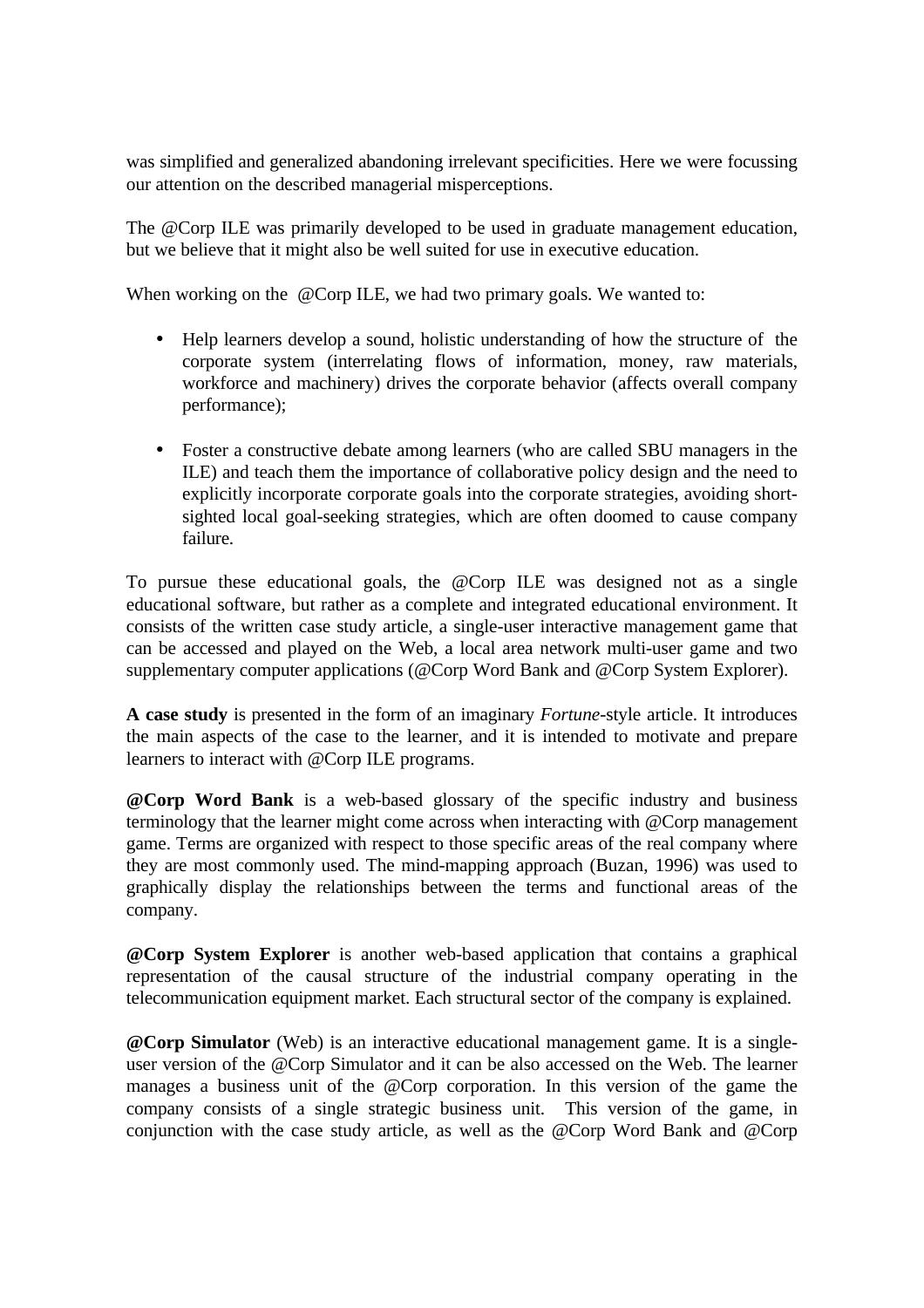System Explorer applications, addresses the first educational goal stated above. We believe that it can be successfully used for distance education.

**@Corp Simulator** (LAN - local area network), similar to the Web version, is also an interactive educational management game. The major difference is that the LAN version is a multi-user version of the @Corp Simulator. It can be used only in a classroom equipped with several computers interconnected by a local area network. Each user is supposed to manage a business unit of the @Corp corporation assigned to them. In this version of the ILE, the company consists of several strategic business units. This version of the ILE addresses both educational goals stated above.

## **Educational Strategy**

Even though the program components included into the @Corp package can be used separately, we strongly believe that it is most beneficial to use them together, but in a particular order.

First, learners must become familiar with the @Corp case study. A case study paper serves this purpose. We believe the paper important for motivating learners. Therefore, we adopted an engaging style, which makes the case description similar to an interview in the pages of *Fortune* magazine, a prominent management periodical. We suggest that the @Corp case paper should be read and discussed among students in the classroom. After learners have read the story, they then learn more about the corporate system using the @Corp System Explorer. @Corp System Explorer is an easy to use Web application. It can be accessed at any time. Therefore, an interaction with the @Corp System Explorer can be assigned as homework. As a supplement to the System Explorer, students should be instructed to use @Corp Word Bank, which is also a Web application. This will help learners become familiar with the terminology.

After the interaction with the @Corp System Explorer and @Corp Word Bank, learners are encouraged to discuss the structure of the system in the classroom. Further more, the facilitator should start a group discussion about policy development in a corporate environment. The facilitator should help learners understand the policy development and implementation process. The importance of explicitly stating policy goals and delays associated with reaching these goals should be stressed. Then, students are ready to use the Web version of the @Corp Simulator. Since the Web version of the @Corp Simulator is a single-user environment, it can be flexibly used both in the classroom environment as well as for distance education. It can be conveniently used together with the supplementary @Corp Word Bank and @Corp System Explorer applications. We suggest that learners play the Web version of the ILE several times and try out different policies in managing the virtual company. Attention should be paid to the delays and possible unintended side effects that they encounter. We believe that the best learning outcomes can be achieved if, prior to making any policy decisions, learners record their intentions and expectations in the @Corp logbook. These records should contain explicitly stated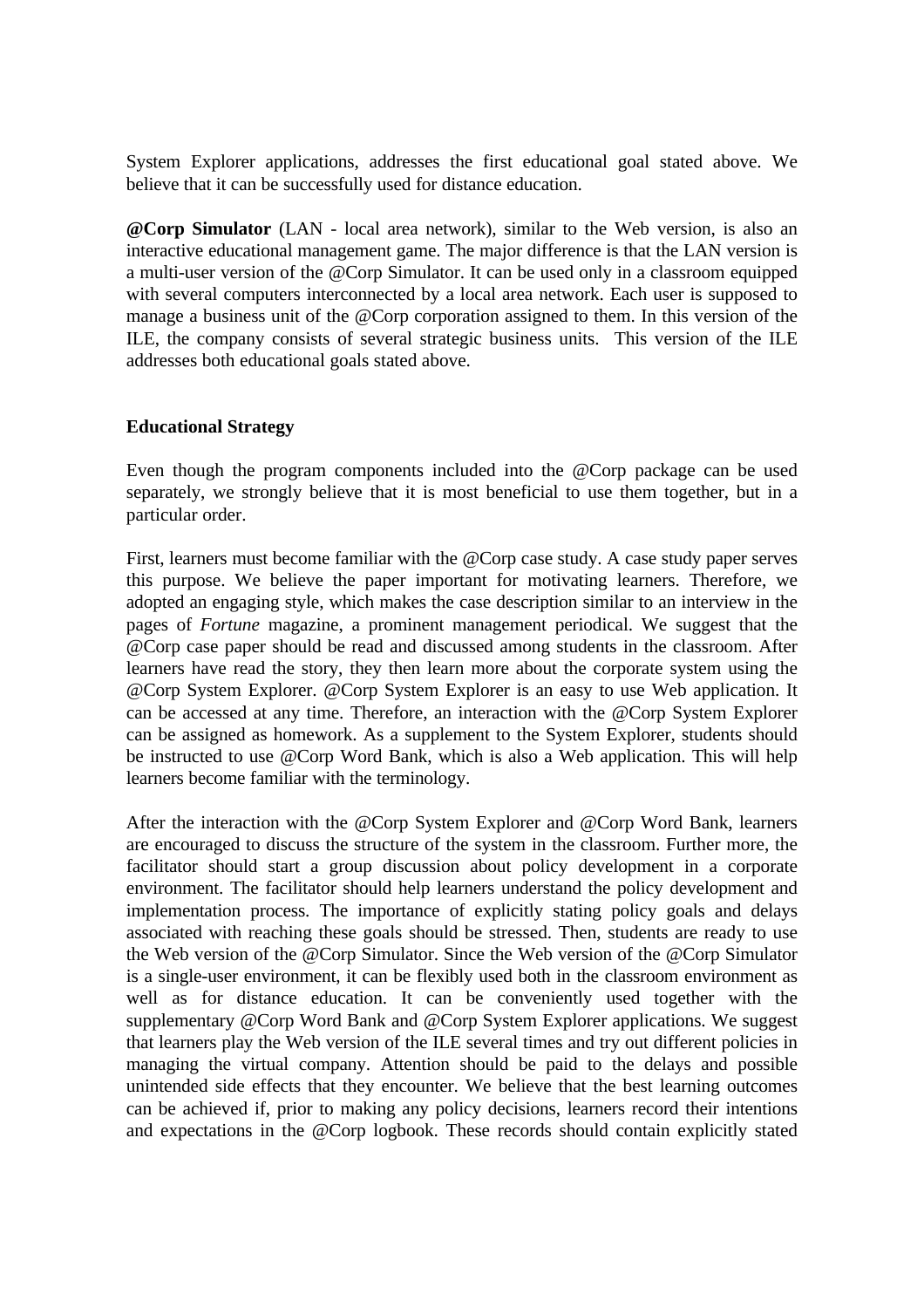policy goals, descriptions of how the policy will be implemented, estimated policy timeframe, and sketches of the anticipated behavior over time of the main variables. Subsequent to each computer experiment, learners should note unintended side effects that they observe, as well as hypotheses about the causes of the unintended effects. The logbooks document users' learning, but more importantly, when properly facilitated, encourage scientific experimentation rather than playing a game. Records made in the @Corp logbooks should later be used as the basis for replay and group discussions.

So far, the main focus has been on the first educational goal of helping learners, in a single SBU environment, to acquire sound policy development skills based on an understanding of how the structure of the corporate system drives corporate behavior (affects overall company performance). After their interaction with the single-player version of the game, learners are ready to step up to the next level of difficulty. In addition to the first educational goal, we add the second one, to help them learn the importance of collaborative policy design and the need to explicitly incorporate holistic corporate goals into their individual business unit strategies.

Now that the learners are ready to use the multi-user version of the educational game, we suggest they run two ILE sessions. In the first gaming session, learners are not allowed to talk among themselves. They are encouraged to use their best management practices developed during their previous interaction with the single-player version of the @Corp game. Again, we encourage using the same logbook strategy described above. After playing the game, learners should discuss the performance of the whole corporation as well as the performance of their individual business units. They are encouraged to share the policies they used to manage their business units.

In the second gaming session, learners are encouraged to talk and develop strategies together. Prior to playing the game, the facilitator should explain the second educational goal pursued in the learning process. After the second session, the results should be discussed and compared to the results of the first gaming session.

Even though most of the material can be found in the @Corp environment, the facilitator should take an active role in the learning process. The main responsibility of the facilitator is to make sure that the proposed learning strategy is implemented and followed at an appropriate pace. We want to emphasize the importance of the collaborative group work. We see the facilitator as a person who encourages scientific experimentation instead of game-playing, and who moderates group discussions and presentations.

## **Educational Principles**

The interaction with the @Corp case study is intended to increase the manager's understanding of how individual SBU policies impact the overall performance of the whole business system. While developing the @Corp environment, we tried to follow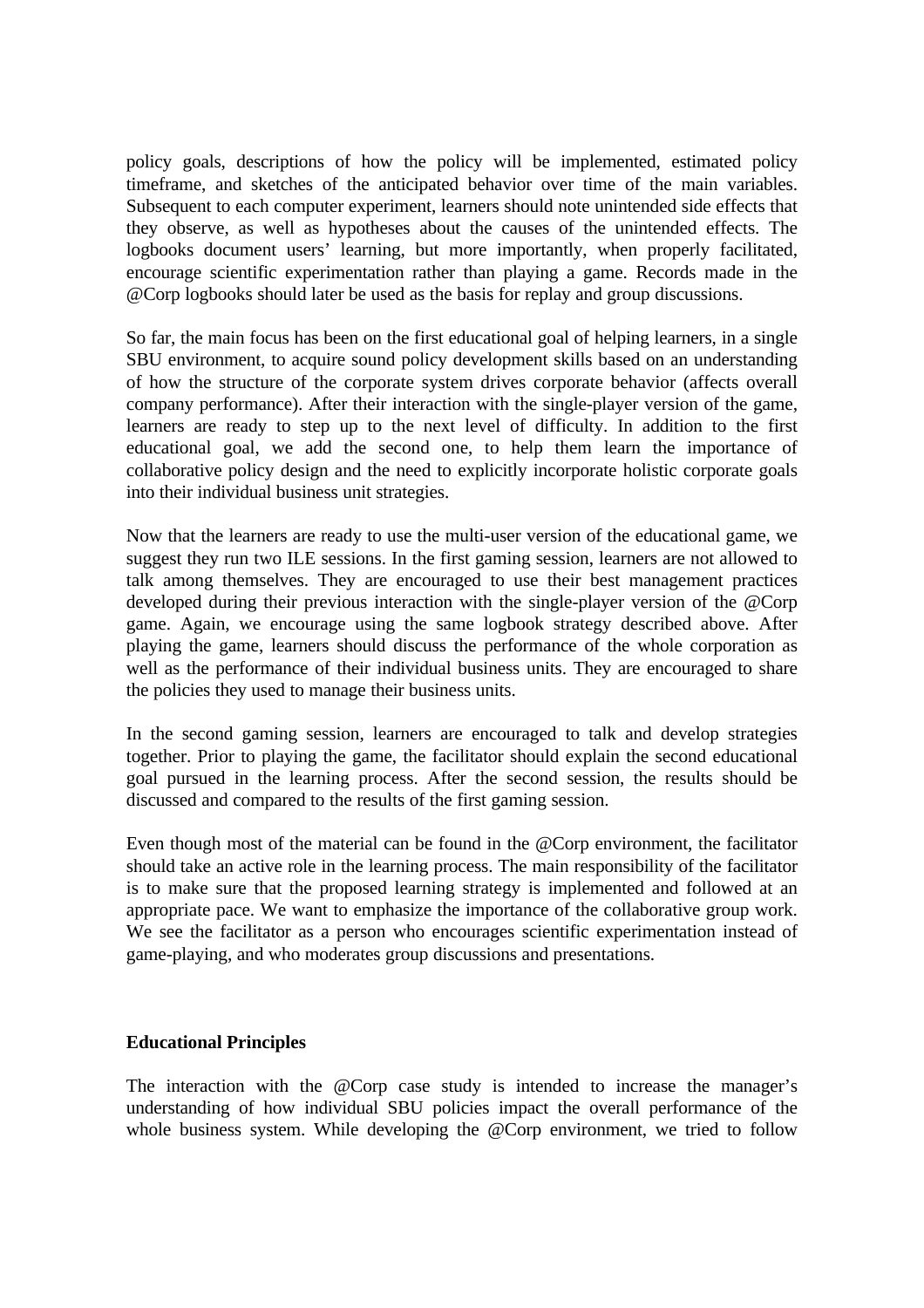several educational principles that we believe are essential for effectively encouraging reflection about our mental models. Here we mention a few of these principles, specifically the idea of graduated complexity, the use of embedded behavior graphs in the representations of system structure, and the use of a strategic policy development mode (Davidsen, 1995) in interactive educational environment.

Our learning strategy gradually introduces complexity to the learners. First, learners read the case paper; then, they are introduced to the new terminology. Next, they use the terminology to learn about system structure. Later, this new knowledge is applied in a simulated corporate environment, where learners are managing a single business unit in the company. While interacting with the single-SBU environment, the learner' attention is focussed on developing an understanding of how the corporate system operates, how its structure drives its behavior, and how the learner's policy decisions affect company performance. After the structure of the system is understood and local policy development skills are mastered, complexity is further increased. Now the learner is prepared to use her newly developed skills in the multi-user environment. Here the focus shifts from individual to collaborative policy development.

In the graphical user interface of the multi-user game, we use behavior graphs embedded within the structural representation of the system. Davidsen (1994, 1995) advocates this approach as a way to improve the learner's understanding of the relationship between the structure and behavior in systems. Such embedded behavior graphs allow the learner to see at a glance the relationships between the behavior of multiple variables in the system, providing a simultaneous bird's-eye view of both structure and behavior. The structurebehavior relationships in complex dynamic systems can be much better understood when such means are provided.

While playing the multi-user game, learners are encouraged to operate in two distinct policy-making modes: a strategic planning mode (Davidsen, 1995) in which long-term policies are being developed and tested, and a real mode in which learners implement the strategies they identified in the planning mode. In the strategic planning mode, learners make assumptions about their own and the other SBU's strategies. Typically, they will try out several scenarios before finalizing and committing to the strategy that their SBU will adopt. The strategic planning mode enables learners to anticipate the long-term effects of their proposed strategies, given assumptions about the behavior of other SBUs. However, providing sufficient time for effective use of the strategic planning mode will significantly influence not only how learners use the environment, but also how facilitators guide such use.

In addition to these learning principles, we would like to emphasize the interactivity and the importance of the group discussions and collaborative learning. We believe that the learning process can be significantly improved by combining individual and collaborative learning (Salomon, 1992).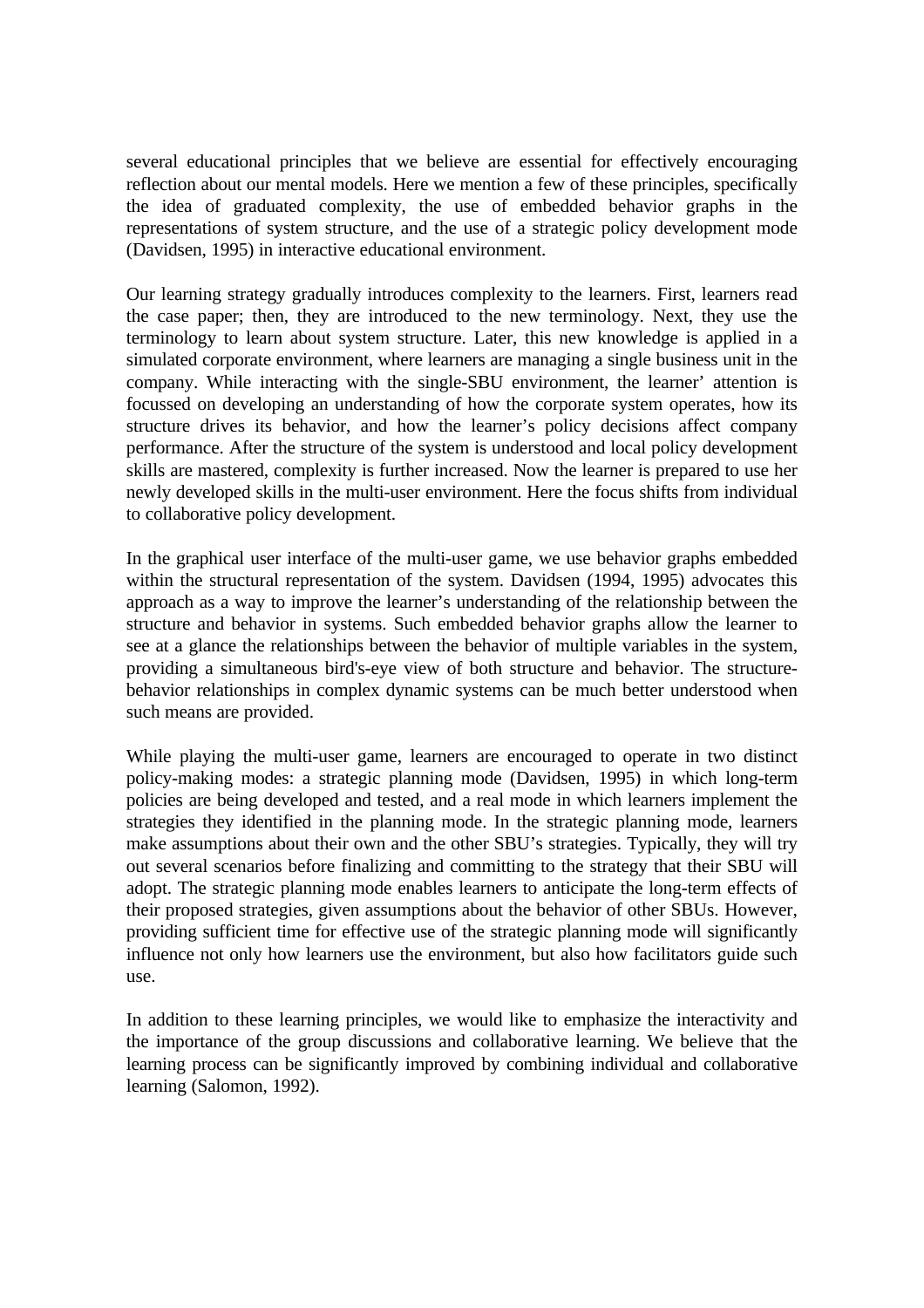#### **Conclusions and Discussion**

Prevailing managerial mental models often do not adequately reflect how the performance of a company depends on a tight cooperation between managers of different SBU's, and how shortsighted local goal-seeking strategies might lead the company to failure. Corporate underperformance often results from a breakdown in the translation of corporate objectives into a set of individual policies and a resource allocation designed to achieve those objectives. The lack of insight into these causes of underperformance leads to poor management.

Given the cases described in the literature and our personal experience, we clearly see the importance of helping managers capture these important ideas. Here we suggest that managers, through the use of the system dynamics based interactive learning environment, can be assisted in understanding the complex relationships existing between local SBU operations and overall company performance.

We propose an integrated learning strategy, which addresses the problem. Interaction with the @Corp case study is intended to increase the manager's awareness of how individual SBU policies impact the overall performance of the whole business system. However, we have not had the opportunity to properly test the interactive learning environment neither in the company on which it was originally based nor in the classroom environment. Therefore, as future work we see a need to conduct a series of tests on the proposed interactive learning environment and the associated learning strategy. Such tests could be conducted either in a specific corporation or in a university education environment. Such tests would require us to design experiments to measure and evaluate the learning outcome. Experimental results should be used to improve the proposed learning environment.

#### **References**

- Buzan, T. and Buzan, B. (1996). *The Mind Map Book : How to Use Radiant Thinking to Maximize Your Brain's Untapped Potential*, ISBN: 0452273226.
- Davidsen, P. I. (1994). *Perspectives on Teaching System Dynamics, Coupling structure and behavior, annotating simulations, and supporting Just In Time Open Learning (JITOL).* The 1994 System Dynamics Conference, Sterling, UK.
- Davidsen, P. I. (1995). *Educational features of the system dynamics approach to modeling and simulation.* Invited paper in Journal of Structural Learning, special issue on Automating Instructional Systems: Theoretical Foundations, guest editor Robert D. Tennyson.